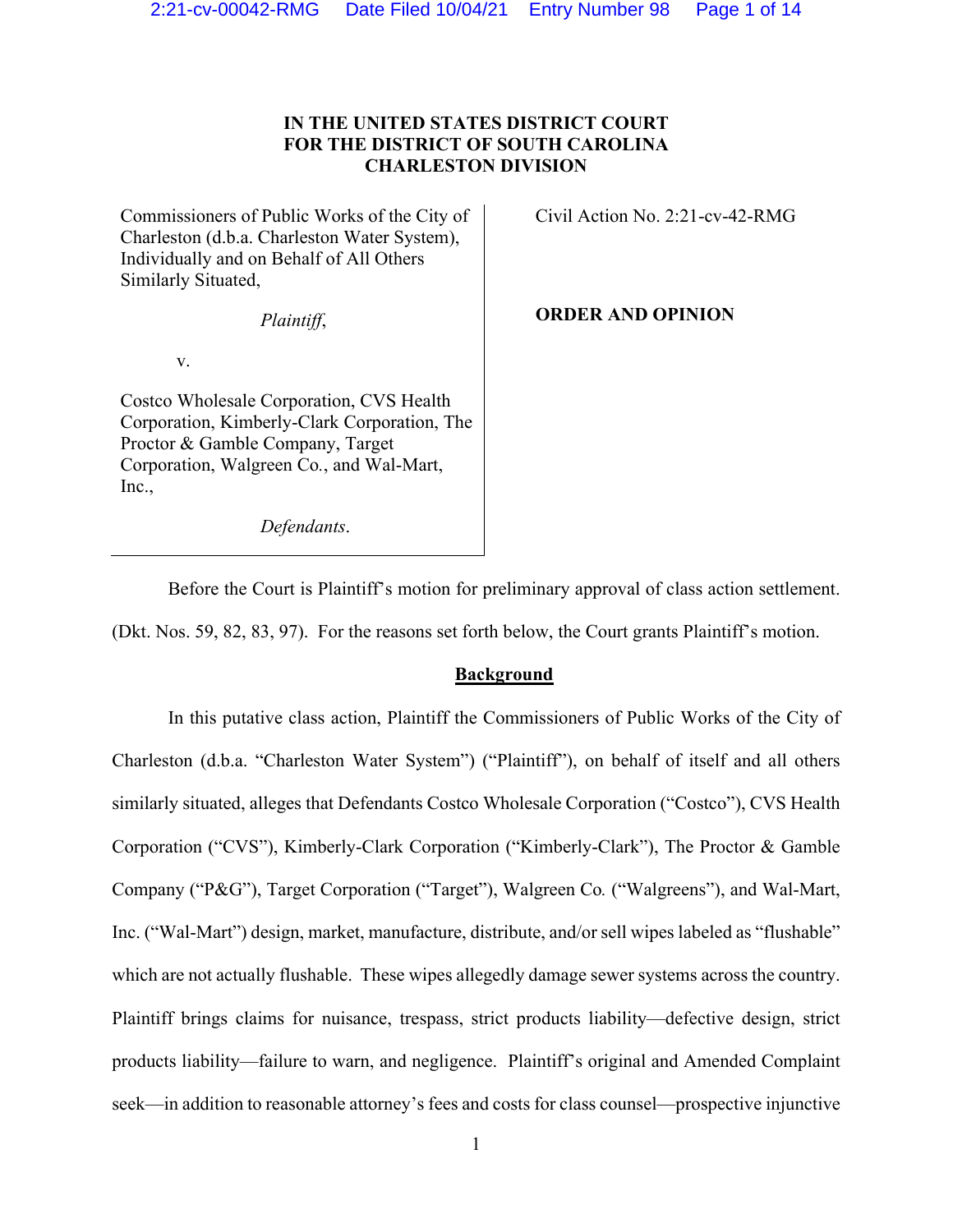relief only. (Dkt. Nos. 1, 85).

On April 26, 2021, Plaintiff moved for preliminary approval of a settlement reached between itself and Kimberly-Clark (the "Parties"). (Dkt. No. 59). Attached to the motion was a full copy of the Parties' Stipulation of Settlement (the "Settlement Agreement"). (Dkt. No. 59-2). Defendants Costco, CVS, P&G, and Target (the "Non-Settling Defendants") oppose the settlement.<sup>1</sup> Plaintiff filed a reply. (Dkt. No. 76). At the time Plaintiff filed its motion for settlement approval, Plaintiff's original complaint, (Dkt. No. 1), was its operative pleading.

On June 10, 2021, Kimberly-Clark filed a declaration asserting it had complied with the notice requirements of the Class Action Fairness Act of 2005, 28 U.S.C. § 1715. (Dkt. No. 77).

On July 15, 2021, in response to two letters received by the Court from putative class members, (Dkt. Nos. 80, 81), the Parties agreed to amend the Settlement Agreement's definition of "Plaintiff's Released Claims" to:

"Plaintiff's Released Claims" means any and all claims of Plaintiff and the Settlement Class Members for injunctive relief that arise from or relate to the claims and allegations in the Complaint, including Unknown Claims, and the acts, facts, omissions, or circumstances that were or could have been alleged by Plaintiff in the Action, including but not limited to all claims for injunctive relief related to any wipe products (flushable and non-flushable) currently or formerly manufactured, marketed, or sold by Kimberly-Clark or any of its affiliates. *For the avoidance of doubt, "Plaintiff's Released Claims" do not include claims for damages or other monetary relief, including claims for monetary relief under the law of nuisance*.

(Dkt. Nos. 82, 83). The amendment was intended to dispel concerns raised by the Mayor and City Council of Baltimore and Anne Arundel County that the Settlement Agreement released monetary claims against Kimberly-Clark. *See, e.g.*, (Dkt. No. 82 at 2) ("Counsel for Baltimore confirmed

<sup>&</sup>lt;sup>1</sup> In its original complaint, Plaintiff named Walgreens Boots Alliance, Inc. as a Defendant. (Dkt. No. 1). Walgreens Boots Alliance, Inc. joined the Non-Settling Defendants' opposition to Plaintiff's motion for settlement. (Dkt. No. 70). Plaintiff's Amended Complaint, however, no longer names Walgreens Boots Alliance, Inc. as a Defendant. (Dkt. No. 85).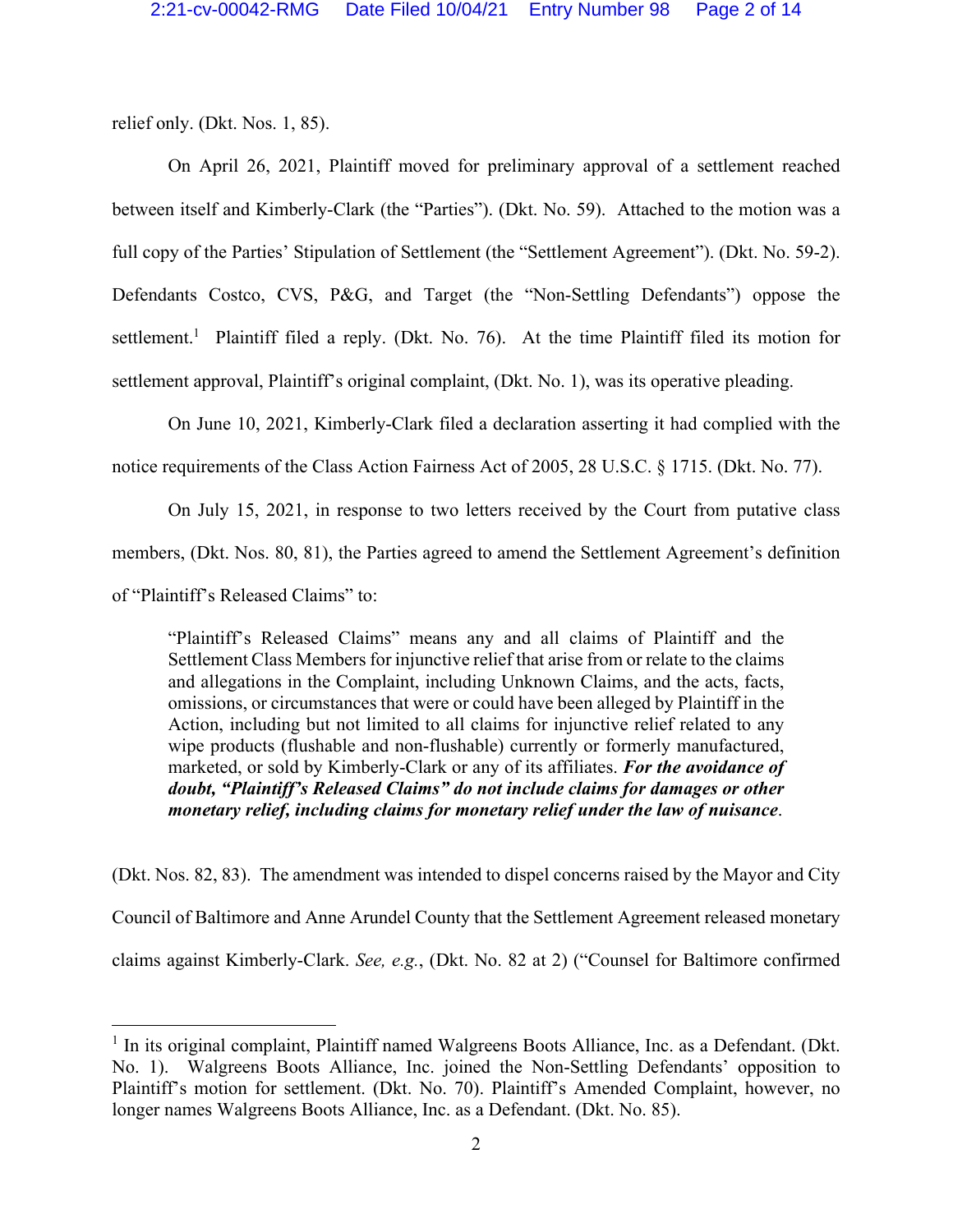that this additional language would sufficiently address the City's concerns with the Settlement Agreement detailed in its May 21 letter. Additionally, counsel for Baltimore represented that it conferred with the Deputy County Attorney of AACo, who similarly confirmed that the modified release language satisfied its identical concerns raised in AACo's June 21 letter.").

On August 12, 2021, Plaintiff filed its Amended Complaint. (Dkt. No. 85).

On August 25 and September 9, 2021, the Court held proceedings on Plaintiff's motion. During these proceedings, the Parties agreed to supplement the notice procedures delineated in the Settlement Agreement, (Dkt. No. 59-2 § 7), to provide direct, mailed notice to potential Settlement Class Members—specifically 17,297 publicly owned sewage treatment plant operators located in the United States as of August 27, 2021. The Parties also agreed to publish Summary Notice of one-half page in size once in both the print and online editions of the Water Environment Federation's magazine *Water Environment & Technology*. The Parties filed a copy of the proposed postcard notice. (Dkt. No. 97). The Parties also provided a hard copy of the notice for the Court's inspection.

### **The Non-Settling Defendants Objections**

On April 12, 2021, prior to Plaintiff moving for approval of the Settlement Agreement, the Non-Settling Defendants and Wal-Mart moved to dismiss Plaintiff's original complaint on the basis that, *inter alia*, Plaintiff lacked Article III standing. (Dkt. No. 46-1 at 9) (arguing that because Plaintiff's original complaint did not contain allegations of harm that occurred more recently than two years ago, Plaintiff had not pled a "certainly impending" injury); (*Id.*) (arguing that Plaintiff's complaint did not contain allegations which showed its harm was "fairly traceable" to a particular defendant).

The Non-Settling Defendants argue that, before considering the motion for preliminary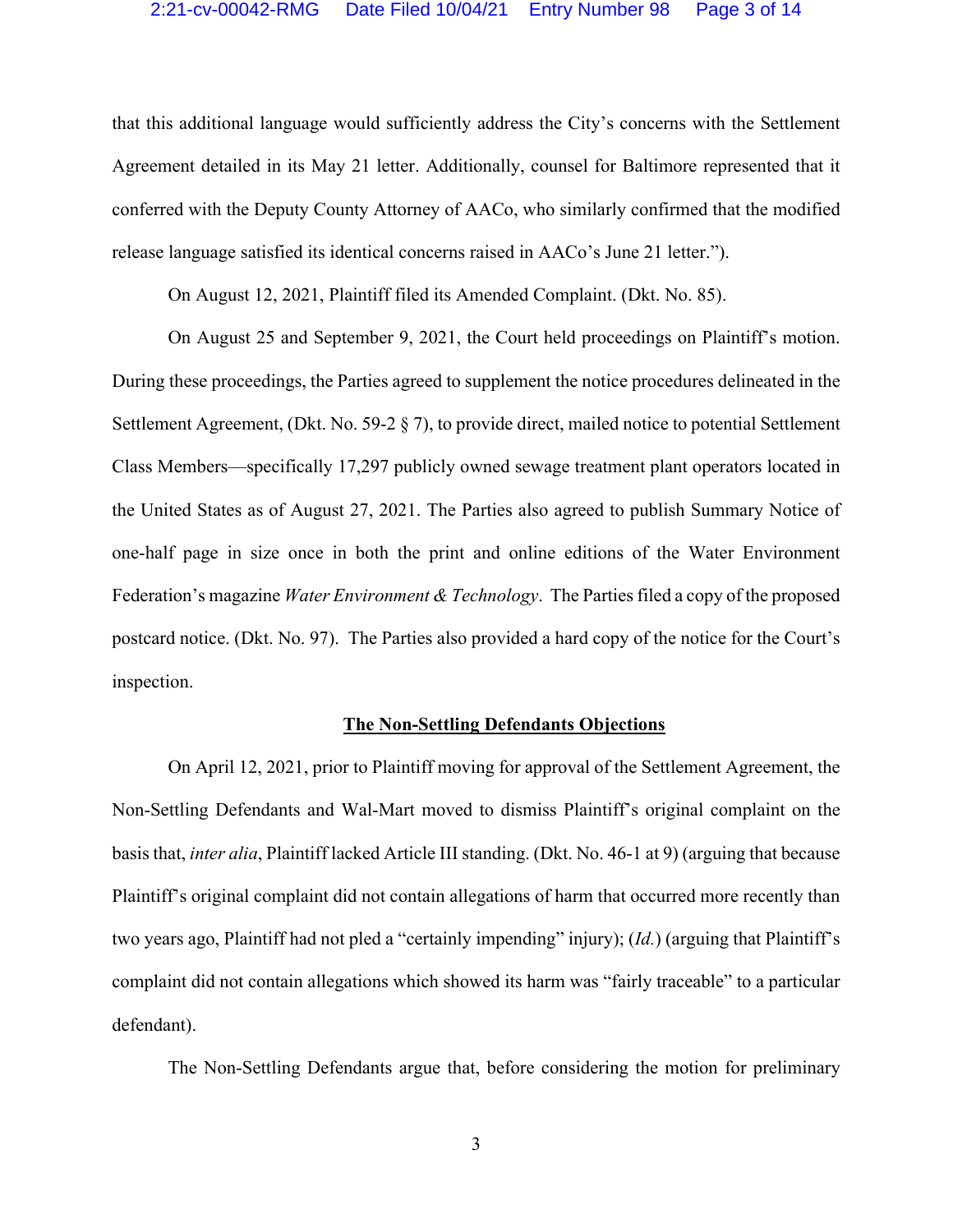approval of settlement on its merits, the Court should "ascertain subject matter jurisdiction" by deciding the above noted motion to dismiss. (Dkt. No. 70 at 1-3). On August 12, 2021, however, Plaintiff filed its Amended Complaint, (Dkt. No. 85), and the Court denied without prejudice as moot the said motion to dismiss. (Dkt. No. 87). Nevertheless, and assuming without finding that the Non-Settling Defendants have standing to oppose Plaintiff's motion for settlement*, In re Zetia (Ezetimibe) Antitrust Litig.*, No. 1:18md2836, 2019 WL 6122038, at \*4 (E.D. Va. Oct. 1, 2019), *report and recommendation adopted*, 2019 WL 5712472 (E.D. Va. Nov. 5, 2019) (noting it is wellestablished that "a non-settling defendant generally lacks standing to challenge a partial settlement agreement" unless it can demonstrate "formal legal prejudice"), the Court considers the Non-Settling Defendants' argument.

The Court overrules the Non-Settling Parties' objections. Plaintiff's Amended Complaint contains allegations of actual harm occurring through the present which Plaintiff attributes to the individual named Defendants. (Dkt. No. 85 ¶¶ 48-59, 100-22); (Dkt. No. 85-1). Plaintiff has established Article III standing. *See Friends of the Earth, Inc. v. Laidlaw Envtl. Servs. (TOC), Inc.*, 528 U.S. 167, 180–81, 120 S. Ct. 693, 145 L.Ed.2d 610 (2000) ("[T]o satisfy Article III's standing requirements, a plaintiff must show (1) it has suffered an 'injury in fact' ...; (2) the injury is fairly traceable to the challenged action of the defendant; and (3) it is likely, as opposed to merely speculative, that the injury will be redressed by a favorable decision.").

The Court proceeds to the merits of Plaintiff's pending motion.

#### **1. Conditional Certification of Settlement Class**

The Parties move this Court to certify a settlement class pursuant to Fed. R. Civ. P. 23(b)(2). The "Settlement Class" is composed of "All STP Operators in the United States whose systems were in operation between January 6, 2018 and the date of preliminary approval." (Dkt.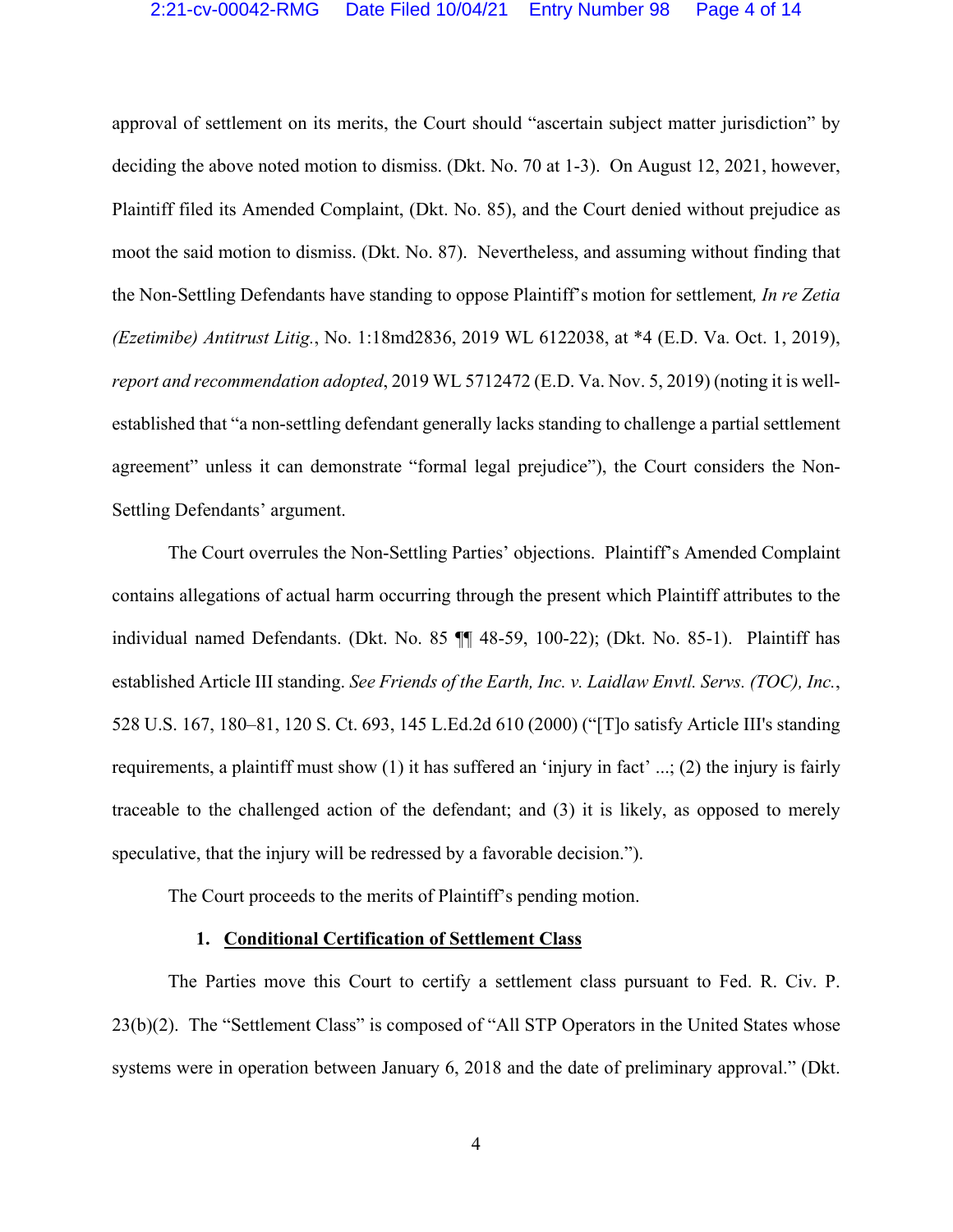No. 59-2 [1.23]. An "STP Operator" is an entity that "owns and/or operates sewage or wastewater conveyance and treatment systems, including municipalities, authorities, and wastewater districts." (*Id.* at 2).

When the Court is presented with a proposed settlement, the Court must determine whether the proposed settlement class satisfies the requirements for class certification under Federal Rule of Civil Procedure 23. The requirements that must be met under Rule 23(a) are (1) numerosity, (2) commonality, (3) typicality, and (4) adequacy of representation. In addition, the parties must satisfy one of the subsections of Rule 23(b) for each of their proposed classes.

The Court holds that the Settlement Class satisfies the numerosity requirement of Rule 23(a)(1). The Parties have indicated the number of STP Operators in the United States likely exceeds 14,000, (Dkt. No. 59-1 at 23), and propose providing direct notice of the Proposed Settlement to over 17,000 entities. Numerosity is easily satisfied. *See Williams v. Henderson*, 129 Fed. App'x 806, 811 (4th Cir. 2005) (indicating that a class with over 30 members justifies a class).

The Court further finds that the commonality requirement of Rule  $23(a)(2)$  is met. The commonality requirement – at least as it relates to a settlement class – is "not usually a contentious one: the requirement is generally satisfied by the existence of a single issue of law or fact that is common across all class members and thus is easily met in most cases." 1 Newberg on Class Actions § 3:18 (5th ed.); *see also Tatum v. R.J. Reynolds Tobacco Co.*, 254 F.R.D. 59, 64 (M.D.N.C. 2008) (noting that "[t]he commonality requirement is relatively easy to satisfy") (quoting *Buchanan v. Consol. Stores Corp.*, 217 F.R.D. 178, 187 (D. Md. 2003)). The Parties have enumerated various common questions which show the requirement is met, (Dkt. No. 59-1 at 26), such as whether "Defendants mislabel their flushable wipes so as to have consumers believe that their flushable wipes will not cause harm to sewer systems in their area" and "whether Defendants'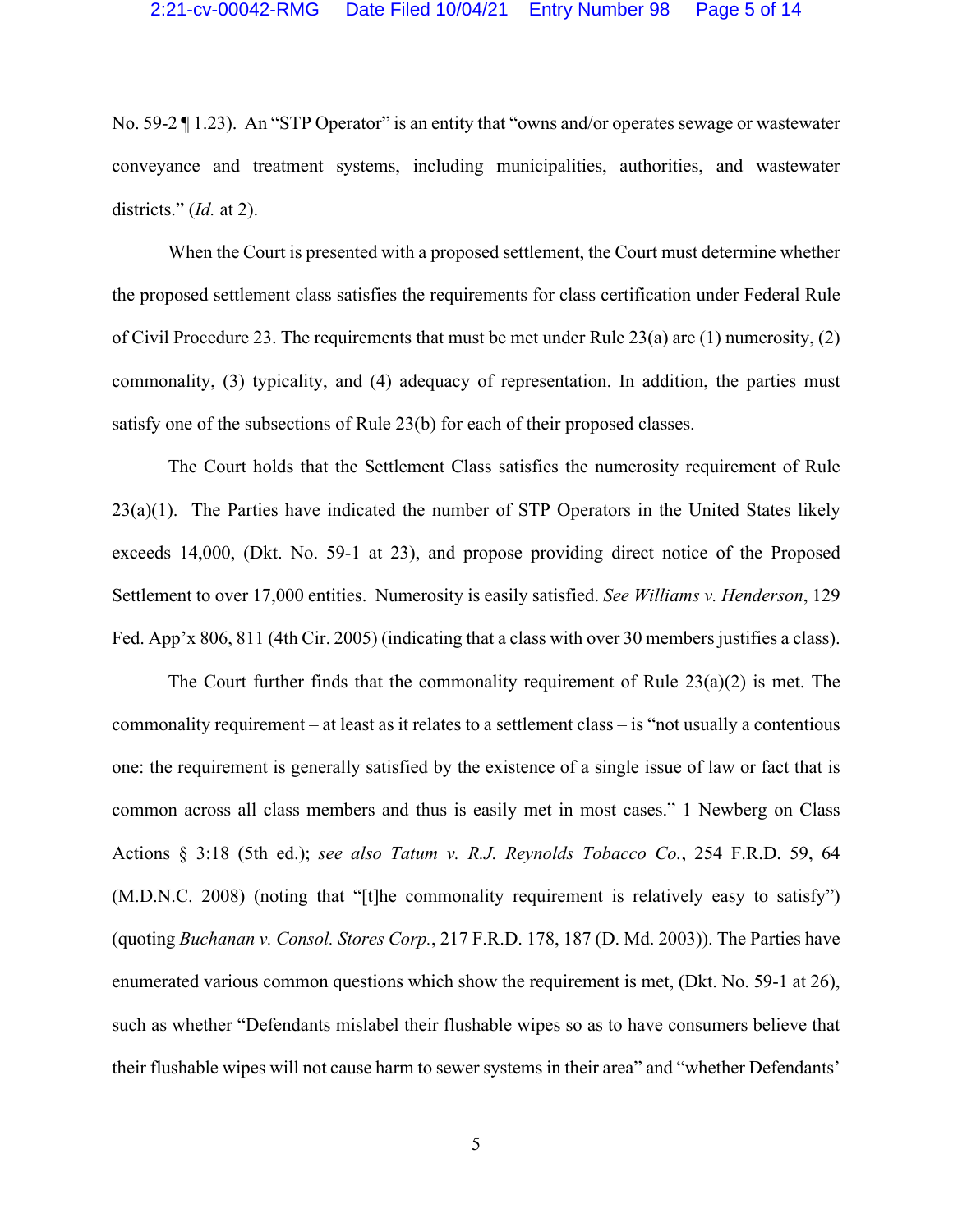flushable wipes cause adverse effects on STP Operators' systems."

The typicality requirement of Rule  $23(a)(3)$  is also met. Typicality requires the class representatives' claims to be "typical of the claims or defenses of the class." Fed. R. Civ. P. 23(a)(3). Typicality is satisfied if the plaintiff's claim is not "so different from the claims of absent class members that their claims will not be advanced by plaintiff's proof of his own individual claim. That is not to say that typicality requires that the plaintiff's claim and the claims of class members be perfectly identical or perfectly aligned." *Deiter v. Microsoft Corp.*, 436 F.3d 461, 466–67 (4th Cir. 2006). Here, there is a sufficient link between Plaintiff's claims and those of absent class members. Like absent class members, Plaintiff is a STP Operator which has allegedly suffered damages caused by flushable wipes. *See* (Dkt. No. 85 at 24-36) (describing similar alleged harms suffered by STP Operators outside of South Carolina). In sum, Plaintiff and the Settlement Class Member's claims arise out of the same alleged course of conduct by Kimberly-Clark and are based on identical legal theories. Accordingly, the typicality requirement is met. *Deiter*, 436 F.3d at 466 ("The essence of the typicality requirement is captured by the notion that 'as goes the claim of the named plaintiff, so goes the claims of the class.'").

The Court further finds that Plaintiff and its counsel are adequate representatives of the Settlement Class. In reaching this determination, the Court has considered whether the proposed class representatives will fairly and adequately protect the interests of the class. *Knight v. Lavine*, No. 1:12-CV-611, 2013 WL 427880 at \*3, 2013 U.S. Dist. LEXIS 14855 at \*9 (E.D. Va. Feb. 4, 2013).

First, the Court finds that the Plaintiff has no interests that are antagonistic to the interests of the Settlement Class and is unaware of any actual or apparent conflicts of interest between it and the Settlement Class. As noted above, Plaintiff alleges it has suffered the same or similar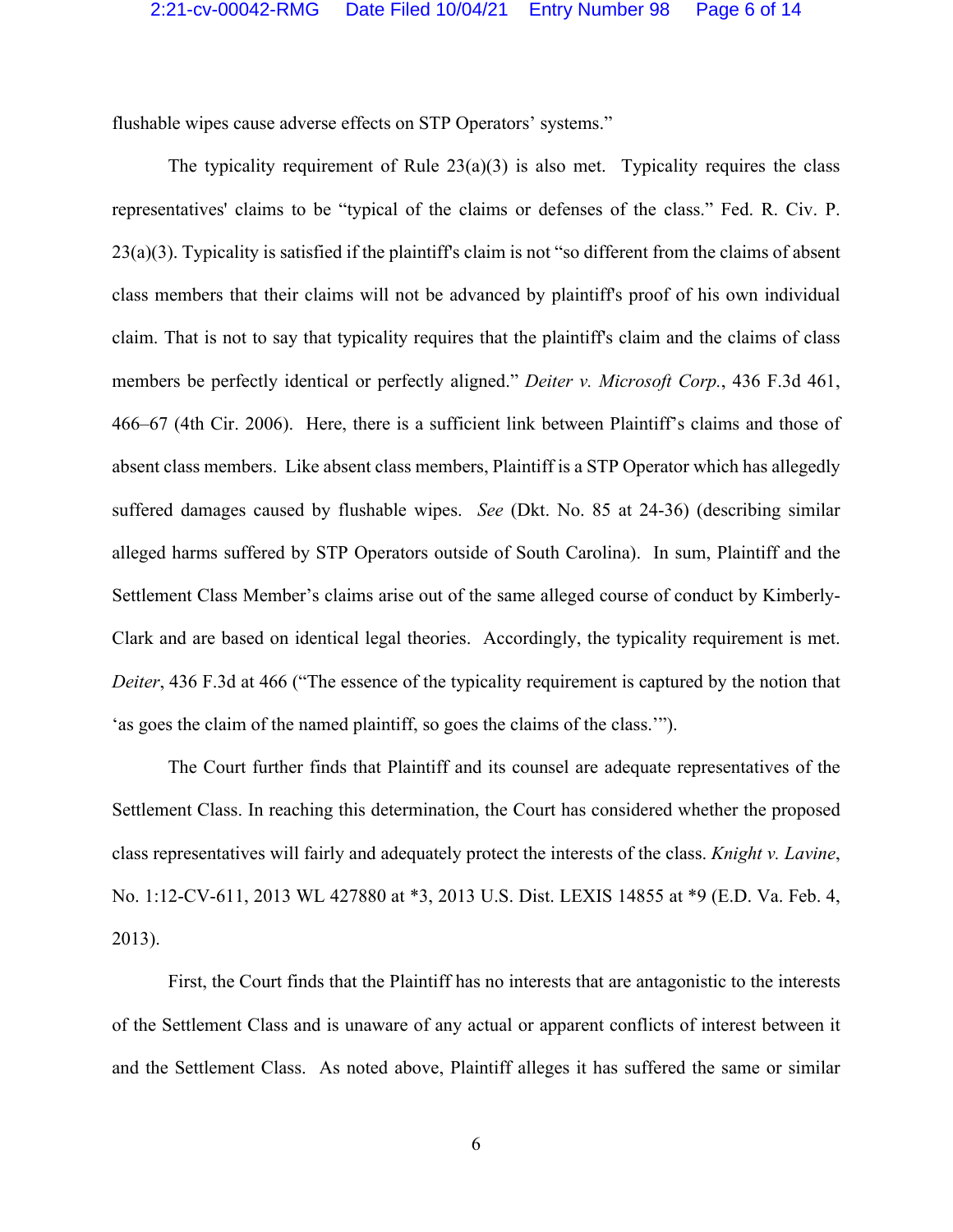### 2:21-cv-00042-RMG Date Filed 10/04/21 Entry Number 98 Page 7 of 14

harms as absent class members. Further, Plaintiff has vigorously litigated this case, including responding to oppositions to various motions to dismiss, and amending its complaint.

Second, the Court finds proposed Class Counsel to be competent to undertake this litigation. Class Counsel have extensive experience in in class actions, including with litigating claims like those here. Class Counsel have also demonstrated robust prosecution of the class claims in this litigation. Accordingly, the Court is satisfied Plaintiff and Class Counsel—Robbins Geller Rudman & Dowd LLP and Acqua Law PLC—are adequate representatives of the conditional Settlement Class under Rule 23(a)(4).

In addition to the requirements of Rule 23(a), a proposed class action must satisfy one of the sections of Rule 23(b). *See EQT Prod. Co. v. Adair*, 764 F.3d 347, 357 (4th Cir. 2014). With respect to Rule 23(b)(2), parties seeking class certification must show that the defendants have "acted or refused to act on grounds generally applicable to the class, thereby making appropriate final injunctive relief ... with respect to the class as a whole." Fed. R. Civ. P. 23(b)(2).

The Court finds that as to the Settlement Class, Kimberly-Clark has acted on grounds generally applicable to the class as a whole. Here, the Settlement Agreement treats all Settlement Class Members alike in granting them the benefits of the relief Kimberly-Clark would provide. As discussed *infra*, Kimberly-Clark would, *inter alia*, agree to alter certain products and provide for new labeling on others. *See Wal-Mart Stores, Inc. v. Dukes*, 564 U.S. 338, 131 S. Ct. 2541, 2557, 180 L.Ed.2d 374 (2011) ("The key to the (b)(2) class is the indivisible nature of the injunctive or declaratory remedy warranted—the notion that the conduct is such that it can be enjoined or declared unlawful only as to all of the class members or as to none of them.") (citation omitted). The Proposed Settlement thus satisfies the elements of Rule 23(b)(2).

In sum, for the sole purpose of determining: (i) whether this Court should finally approve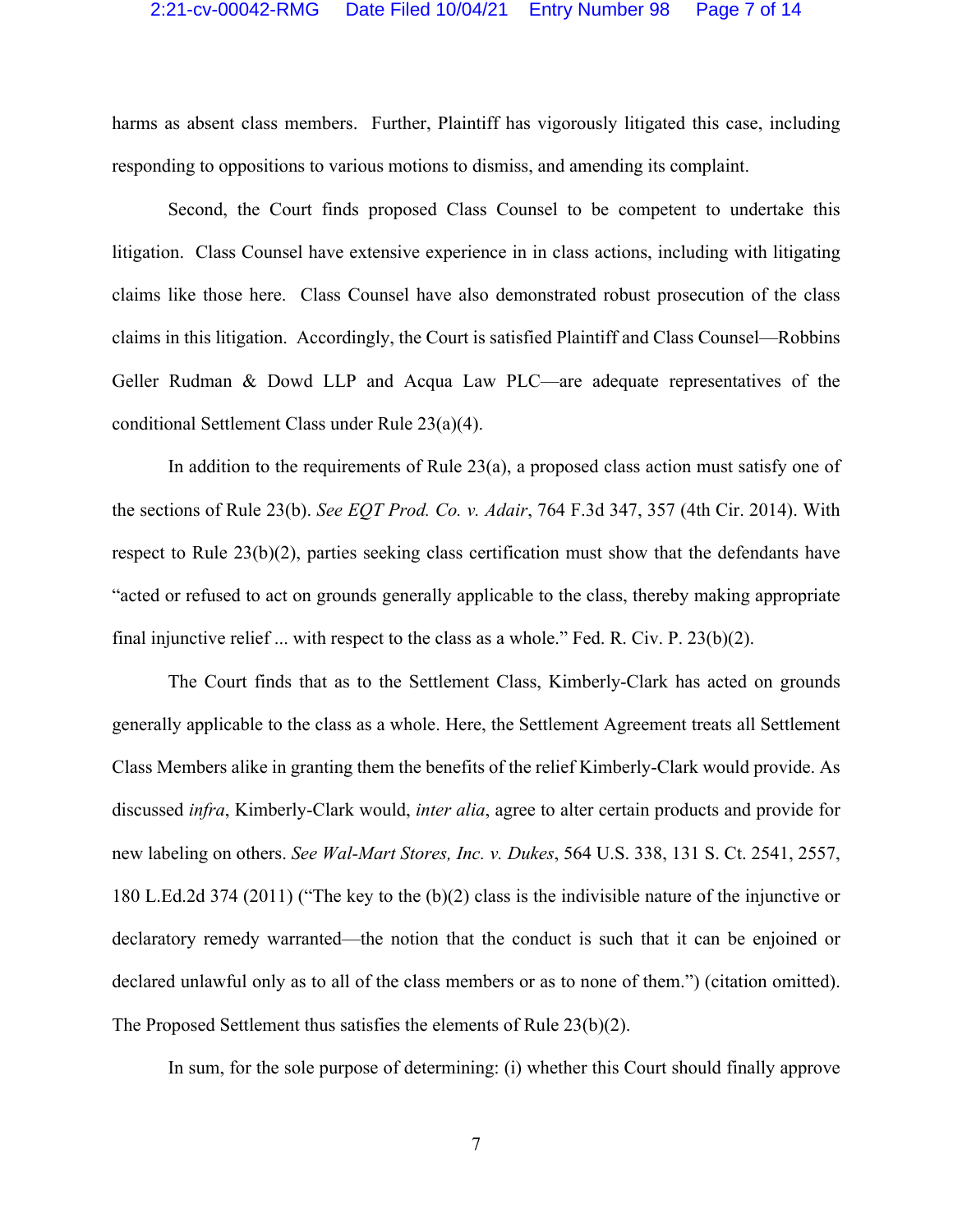the Proposed Settlement as fair, reasonable, and adequate; and (ii) whether the Court should dismiss this litigation as against Kimberly-Clark as detailed in the Settlement Agreement, the Court hereby certifies a conditional settlement class as follows:

Settlement Class: All STP Operators in the United States whose systems were in operation between January 6, 2018 and the date of preliminary approval.

Excluded from the Settlement Class are counsel of record (and their respective law firms) for any of the Parties, employees of Kimberly-Clark, and any judge presiding over this action and their staff, and all members of their immediate families.

If the proposed Settlement Agreement is not finally approved, is not upheld on appeal, or is otherwise terminated for any reason, the Settlement Class shall be decertified; the Settlement Agreement and all negotiations, proceedings, and documents prepared, and statements made in connection therewith, shall be without prejudice to any party and shall not be deemed or construed to be an admission or confession by any party of any fact, matter, or proposition of law; all parties shall stand in the same procedural position as if the Settlement Agreement had not been negotiated, made, or filed with the Court; and the Parties shall be permitted to pursue their respective appeals to the United States Court of Appeals for the Fourth Circuit.

### **2. Appointment of Class Counsel and Class Representative**

Having certified the settlement class under Rule 23(b)(2), the Court is now required to appoint Class Counsel under Rule  $23(g)$ . Fed. R. Civ. P.  $23(g)(1)(A)$ . Having considered the work Plaintiff's counsel have done in identifying and investigating potential claims in this action, counsel's experience in handling complex litigation, counsel's knowledge of the applicable law, and the resources counsel will commit to representing the class, the following attorneys are designated Class Counsel under Rule 23(g)(l):

- Frank Paul Calamita, III of Acqua Law PLC; and
- Vincent M. Serra of Robbins Geller Rudman and Dowd LLP.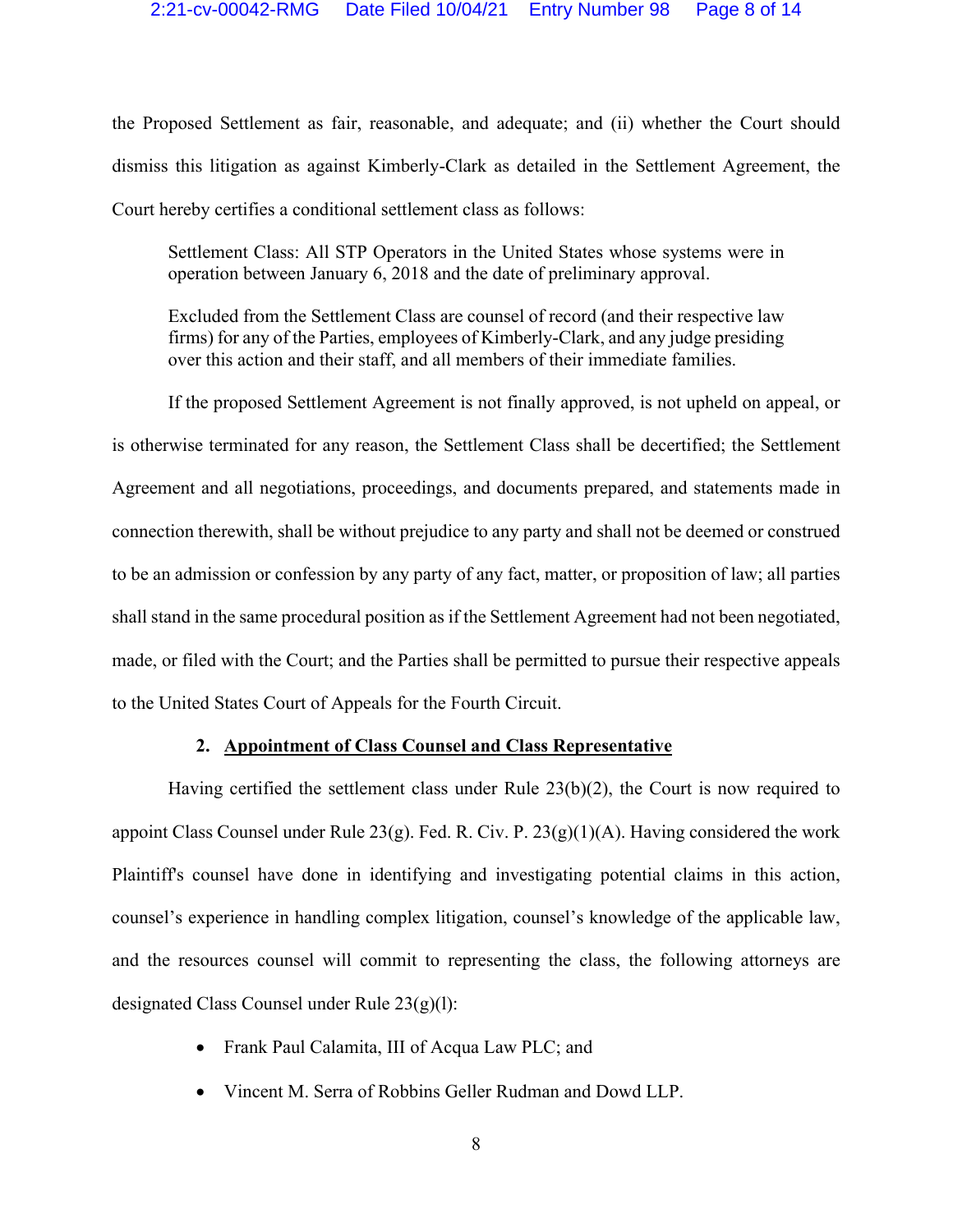Plaintiff is appointed Class Representative.

#### **3. Preliminary Approval of the Proposed Settlement**

At the preliminary approval stage, the Court must decide as to the fairness, reasonableness, and adequacy of the settlement terms. Fed. R. Civ. P. 23(e)(2); *see also* Manual for Complex Litigation (Fourth) ("MCL"), § 21.632 (4th ed. 2004). The Fourth Circuit has bifurcated this analysis into consideration of the fairness of settlement negotiations and the adequacy of the consideration to the class. *In re Jiffy Lube Secs. Litig.*, 927 F.2d 155, 158–59 (4th Cir. 1991). However, at the preliminary approval stage, the Court need only find that the settlement is within "the range of possible approval." *Scott v. Family Dollar Stores, Inc.*, No. 3:08-cv-00540-MOC-DSC, 2018 WL 1321048, at \*3, 2018 U.S. Dist. LEXIS 41908, at \*10 (W.D.N.C. Mar. 14, 2018); *Horton v. Merrill Lynch, Pierce, Fenner & Smith*, 855 F. Supp. 825, 827 (E.D.N.C. 1994) (citing *In Re Mid-Atlantic Toyota Antitrust Litigation*, 564 F. Supp. 1379, 1384 (D. Md. 1983)).

The Fourth Circuit has set forth the factors to be used in analyzing a class settlement for fairness: (1) the posture of the case at the time the proposed settlement was reached, (2) the extent of discovery that had been conducted, (3) the circumstances surrounding the settlement negotiations, and (4) counsel's experience in the type of case at issue. *Jiffy Lube*, 927 F.2d at 158– 59.

The Court finds that the settlement reached in this case was the result of a fair process. Although negotiated early in the life of this litigation, as outlined in Plaintiff's motion, the proposed settlement was the result of extensive prior communication between the Parties. Namely, in late 2019, Class Counsel informed Kimberly-Clark's counsel that it "was preparing to file a putative class action in federal court on behalf of a nationwide class of STP Operators" (the "Proposed Action"). (Dkt. No. 59 at 10). According to Plaintiff, these discussions "picked up" on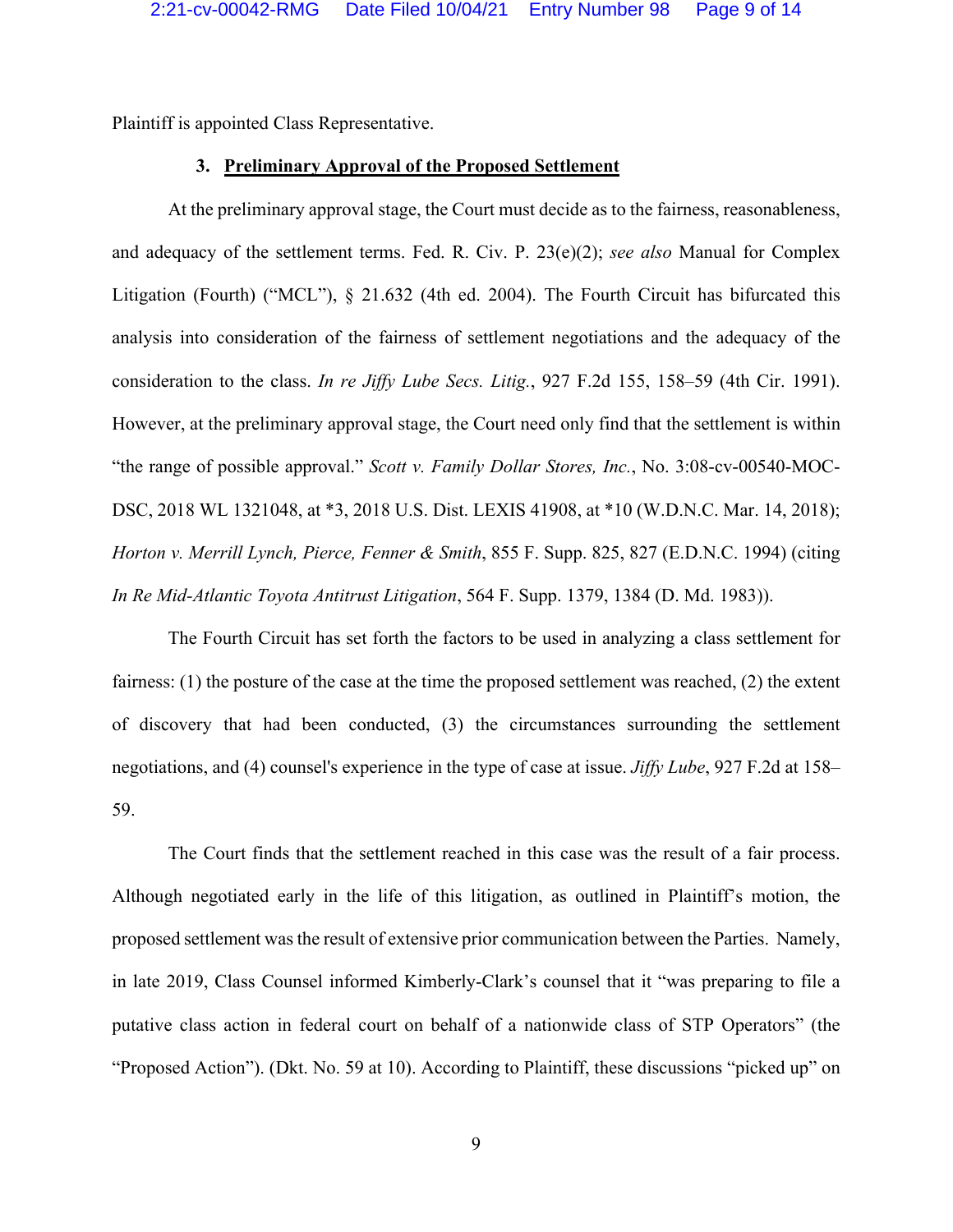earlier discussions between Class Counsel and Kimberly-Clark which began in *The Preserve at Connetquot Homeowners Association, Inc. v. Costco Wholesale Corporation, et al.*, 2:17-cv-JFB-AYS (E.D.N.Y.). Like the instant action, in *The Preserve* counsel for Plaintiff represented an STP Operator bringing similar claims against "the same Defendants here." (*Id.* at 11) (noting that Plaintiff's counsel's consultants in *The Preserve* "received testing data from, and conducted testing in coordination, with Kimberly-Clark in December 2018 in connection with settlement discussions"). Further, in April 2020, counsel for Plaintiff and Kimberly-Clark discussed resolving Plaintiff's Proposed Action as part of an anticipated mediation in another separate, but related case *Kurtz v. Kimberly-Clark Corporation, et al.*, No. 1:14-cv-01142-PKC-RML (E.D.N.Y.), a certified consumer class action on behalf of New York purchasers of Kimberly-Clark and Costco's flushable wipes. (*Id.*). Plaintiff states that on July 15, 2020, in connection with the mediation, Plaintiff provided Kimberly-Clark a formal proposal to resolve the Proposed Action, but that the parties did not reach an agreement at that time. (*Id.*). After the original complaint in this action was filed in January 2021, Plaintiff states the Parties continued to engage in arm-length's settlement discussions which, over the course of the next roughly 3-4 months, led to the Settlement Agreement. (*Id.* at 12).

 Therefore, while the Proposed Settlement was negotiated before formal discovery was conducted, the Court finds that the Parties' history of litigating similar, if not identical issues, combined with Plaintiff's counsel's extensive experience of the same, indicate the settlement was negotiated at arm's length. *See In re Lupron Marketing and Sales Practices Litigation*, 228 F.R.D. 75, 94, R.I.C.O. Bus. Disp. Guide (CCH) P 10888 (D. Mass. 2005) ("The storm warnings indicative of collusion are a 'lack of significant discovery and [an] extremely expedited settlement of questionable value accompanied by an enormous legal fee.'") (quoting *In re General Motors*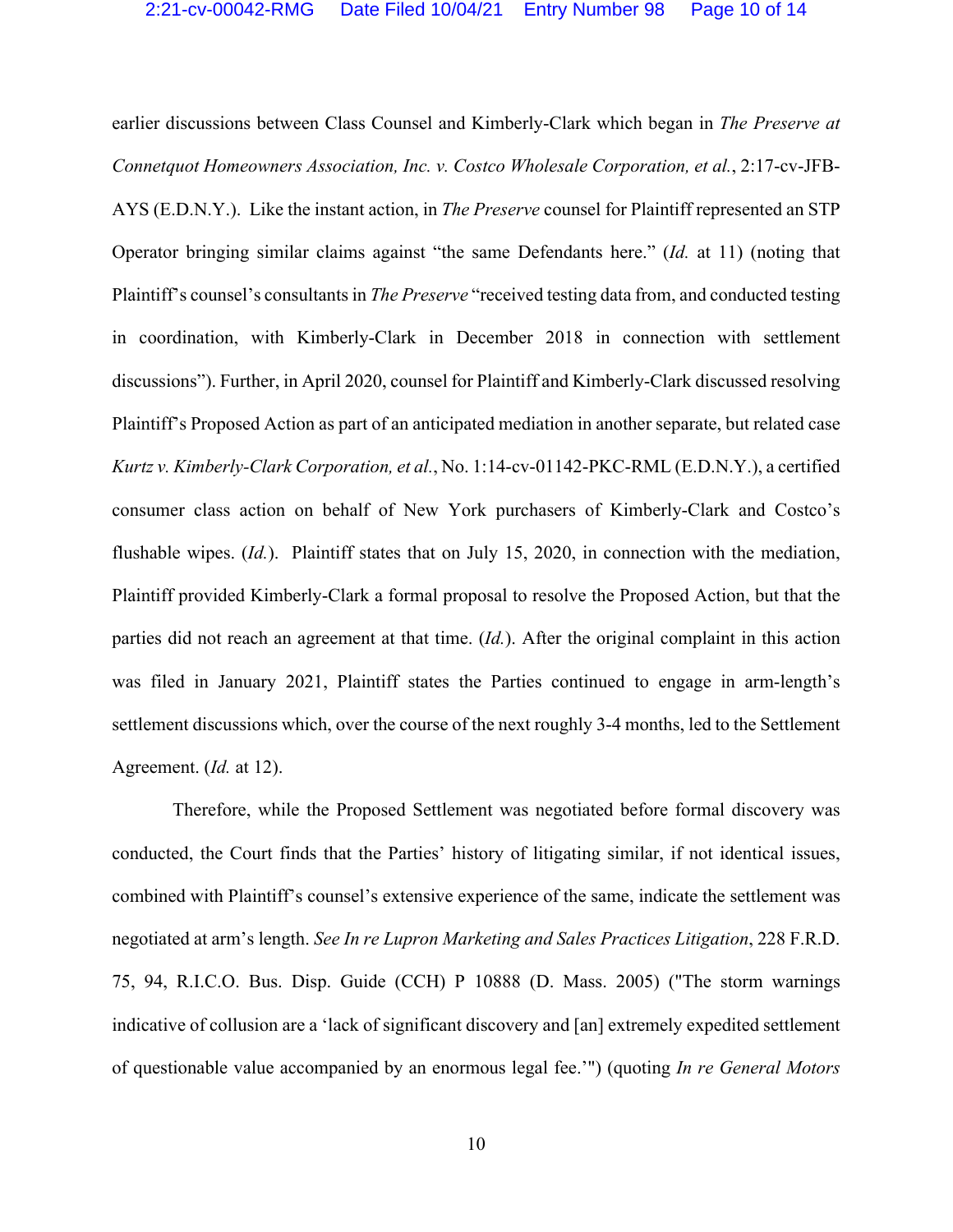*Corp. Pick-Up Truck Fuel Tank Products Liability Litigation*, 55 F.3d 768, 801, 31 Fed. R. Serv. 3d 845 (3d Cir. 1995)).

The Settlement Agreement provides for injunctive relief including " $(1)$  enhanced Product<sup>2</sup> performance; (2) confirmatory Product performance testing; (3) Product labeling improvements; and (4) public outreach about flushable and non-flushable wipes." (Dkt. No. 59-1 at 13); (59-2 at 8-14). This relief includes, for example, Kimberly-Clark's commitment to meeting International Water Services Flushability Group (IWSFG) Publicly Available Specification (PAS) 3 (Disintegration Test) flushability specifications for its Product, independent testing of the Product, and labeling changes which include Kimberly-Clark's commitment to add prominent language and graphics on non-flushable products indicating those products should not be flushed.

The Court finds that the Settlement Agreement is within the range of possible approval. *See Toyota Antitrust Litigation*, 564 F. Supp. at 1384. In an analysis of the adequacy of a proposed settlement, the relevant factors to be considered may include: (1) the relative strength of the case on the merits, (2) any difficulties of proof or strong defenses the plaintiff and class would likely encounter if the case were to go to trial, (3) the expected duration and expense of additional litigation, (4) the solvency of the defendants and the probability of recovery on a litigated judgment, (5) the degree of opposition to the proposed settlement, (6) the posture of the case at the time settlement was proposed, (7) the extent of discovery that had been conducted, (8) the circumstances surrounding the negotiations, and (9) the experience of counsel in the substantive area and class action litigation. *See Jiffy Lube*, 927 F.2d at 159; *West v. Cont'l Auto., Inc.*, No.

<sup>&</sup>lt;sup>2</sup> The Settlement Agreement defines "Product" as "Kimberly-Clark's Cottonnelle-branded flushable wipes manufactured in the United States, including any FreshCare or GentlePlusbranded Cottonelle flushable wipes." (Dkt. No. 59-2 ¶ 1.19).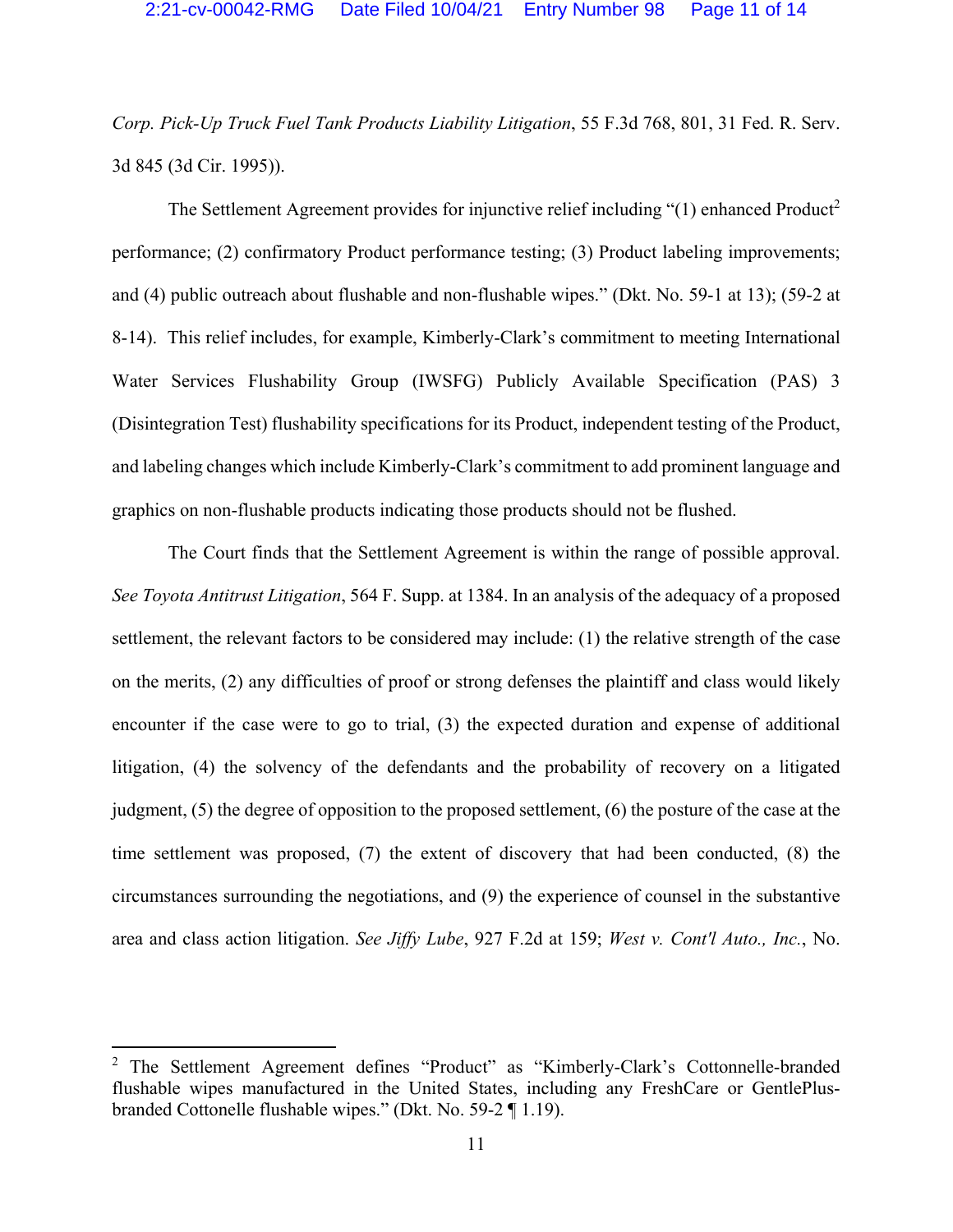3:16-cv-00502, 2018 WL 1146642 at \*4, 2018 U.S. Dist. LEXIS 26404 at \*10 (W.D.N.C. Feb. 5, 2018).

Thus far in this action, the Non-Settling Defendants have vigorously disputed Plaintiff's claims and have filed various motions seeking to dismiss this lawsuit. Plaintiff admits that if Kimberly-Clark had not reached a settlement with Plaintiff, Kimberly-Clark would likely have done the same. Plaintiff further admits the difficulty in bringing actions such as the instant one, (Dkt. No. 59-1 at 19-20), and notes that one of Plaintiff's counsel's prior actions against Kimberly-Clark resulted in a dismissal due to a lack of standing, *see Preserve at Connetquot Homeowners Ass'n, Inc. v. Costco Wholesale Corp.*, No. 17CV7050JFBAYS, 2019 WL 337093, at \*1 (E.D.N.Y. Jan. 28, 2019). *See also* (Dkt. No. 59-1 at 20) (admitting that even if Plaintiff were permitted to proceed to discovery, "hurdles to proving liability," such as proving proximate cause, "would remain" and would necessitate expensive expert testimony). Further, the Court observes that the injunctive relief provided against Kimberly-Clark in the Settlement Agreement mirrors significant portions of the relief which Plaintiff affirmatively seeks in its Amended Complaint. In sum, the likelihood of substantial future costs weighed against the uncertainty of further litigation favors approving the proposed settlement. *See Sims v. BB&T Corp*., No. 1:15-CV-732, 2019 WL 1995314, at \*4-5 (M.D.N.C. May 6, 2019).

## **4. Notice for The Proposed Settlement Class**

Notice to class members upon settlement of class claims should be conducted in a "reasonable manner." See Fed. R. Civ. P. 23(e)(1)(B). *See* Wright and Miller's Federal Practice and Procedure, Civil § 1786 ("The first specific question to be dealt with in determining the quality of the notice typically is whether individual notice must be given. In actions under Rules 23(b)(1) and 23(b)(2), the court is only directed to give 'appropriate notice to the class,' leaving the type of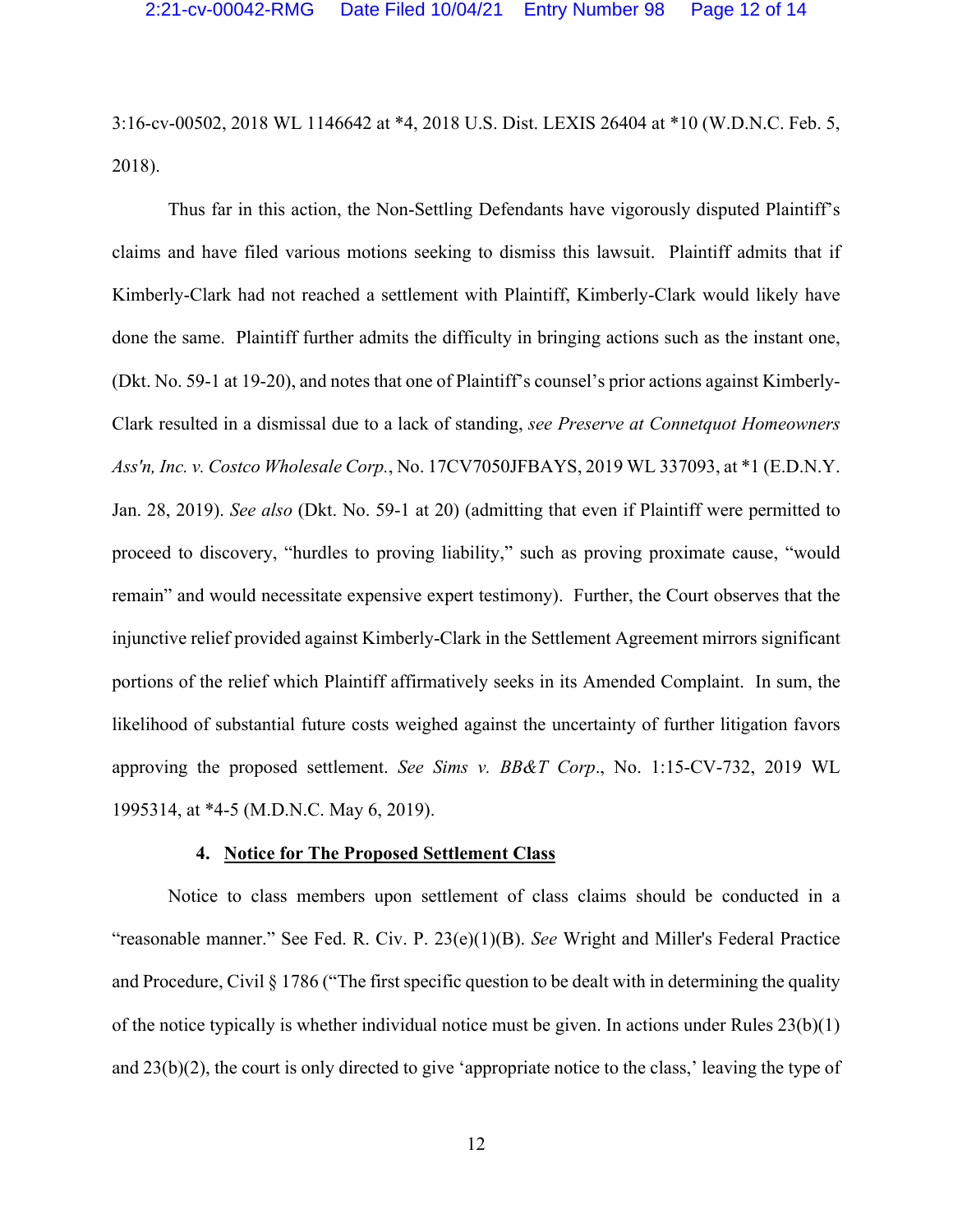#### 2:21-cv-00042-RMG Date Filed 10/04/21 Entry Number 98 Page 13 of 14

notice discretionary."); 2 McLaughlin on Class Actions § 6.17 (17th ed.) (noting "courts have consistently held that first-class mail addressed to class members' last known address and publication of a summary notice in appropriate press medium are sufficient to satisfy the notice requirements of . . . 23(e) for advising class members of a proposed settlement").

As outlined in the Settlement Agreement, (Dkt. No. 59-2 § 7), and as further agreed to by the Parties in proceedings before the Court, "Notice" consists of the following: (1) First-Class direct mailed notice to the 17, 297 publicly owned sewage treatment plant operators located in the United States as of August 27, 2021; (2) Publication of a Summary Notice, Ex. C, (Dkt. No. 59-2 at 45-46), of one-half page in size once in both the print and online editions of the Water Environment Federation's magazine *Water Environment & Technology*; (3) Transmittal by email of the Notice of Settlement, Ex. B, (Dkt. No. 59-2 at 30-43), to roughly 23 national and local water organizations; (4) a Settlement website; (5) Publication of a Summary Notice via press release issued by the Parties; and (6) notice of the Proposed Settlement to federal and state officials as required by the Class Action Fairness Act of 2005.

Based on the nature of the proposed injunctive relief, the Court finds the Notice plan as supplemented at the above referenced proceedings and in filings with the Court, (Dkt. Nos. 59-2 § 7; Dkt. No. 97), reasonable and adequate.